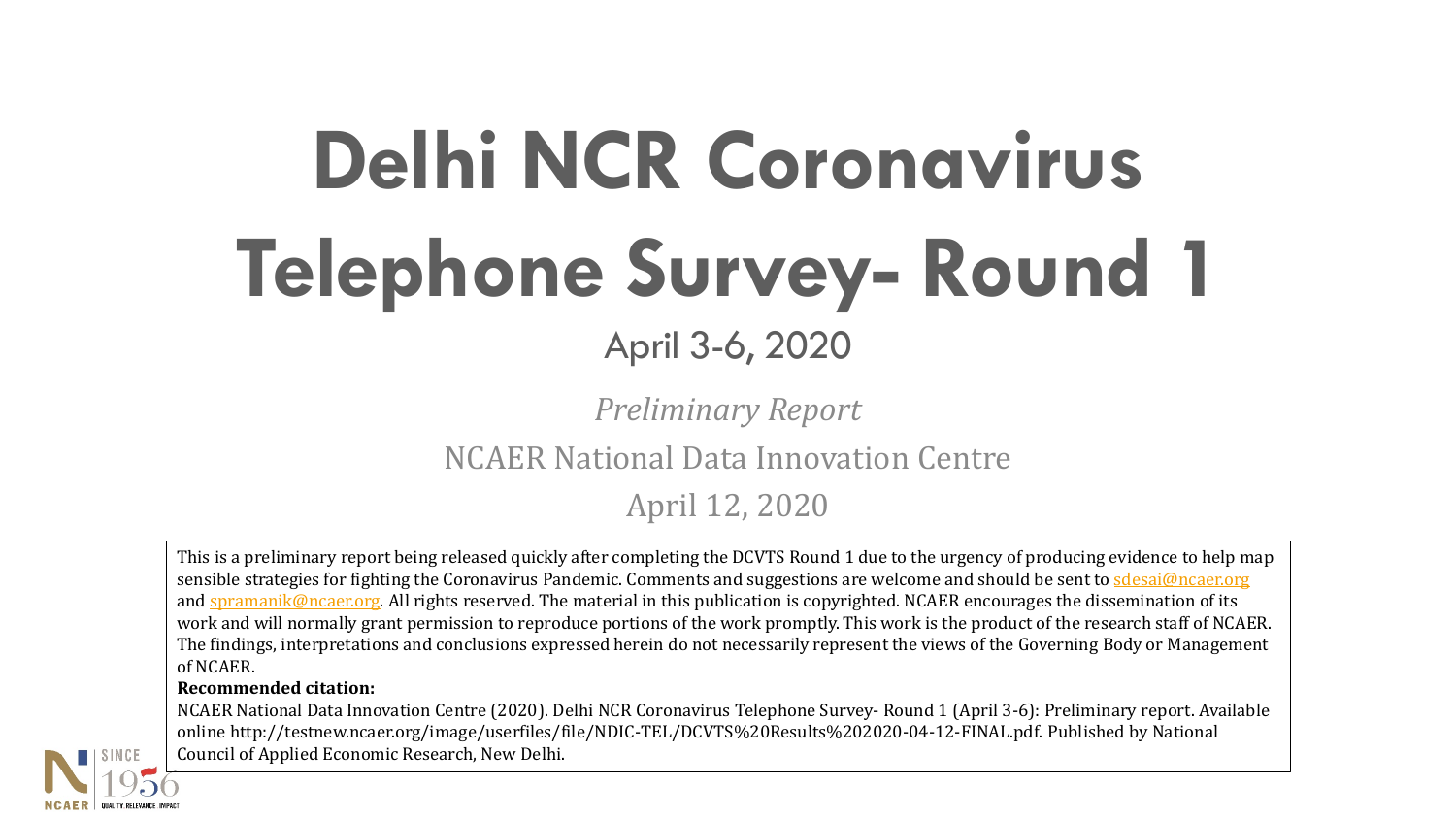### Key Findings and Implications

Communications strategies have worked, but need refining

About 85% of households have seen incomes drop, particularly households with informal sector workers

Supply shortages are affecting about 29% of households



People are trying hard to practice social distancing and there is continued support for lockdown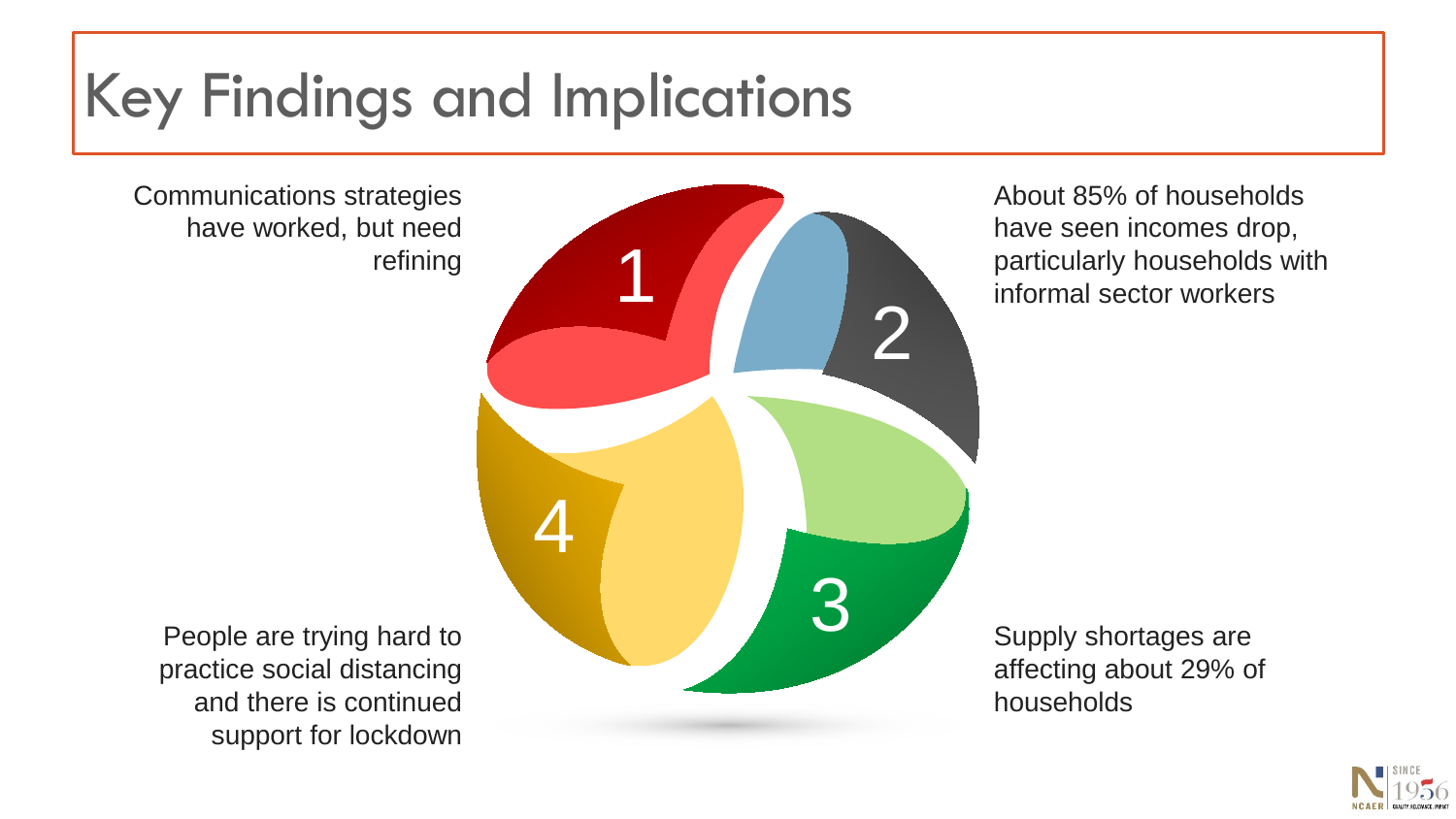# Delhi NCR Coronavirus Telephone Survey (DCVTS)

#### **6. Combining DCVTS & DMAS gives rich data 1**

Telephone surveys are short, but we can build on prior data from DMAS

#### **5. DCVTS: A Representative sample of Delhi NCR**

DMAS sampling frame of 132 villages and 138 urban blocks were used for DCVTS

#### **4. Sample of ~1750 households**

Higher acceptance due to prior relationship. About 77% response



### **1. Delhi Metropolitan Area Study**

Began in Feb 2019, ~ 5200 households in Delhi NCR region selected using 3 stage stratified cluster sampling. Urban and rural sample in Delhi, Haryana, UP & Rajasthan.

> Tremendous background data on income, consumption & health status- randomly assigned half the DMAS sample, ~2200 **2. Quarterly Interviews**

#### **3. Rapid Assessments using Telephone Interviews: April 3-6, 2020**

10-12 min interview of DMAS quarterly sample households about knowledge, attitude and practices around the **Coronavirus** 

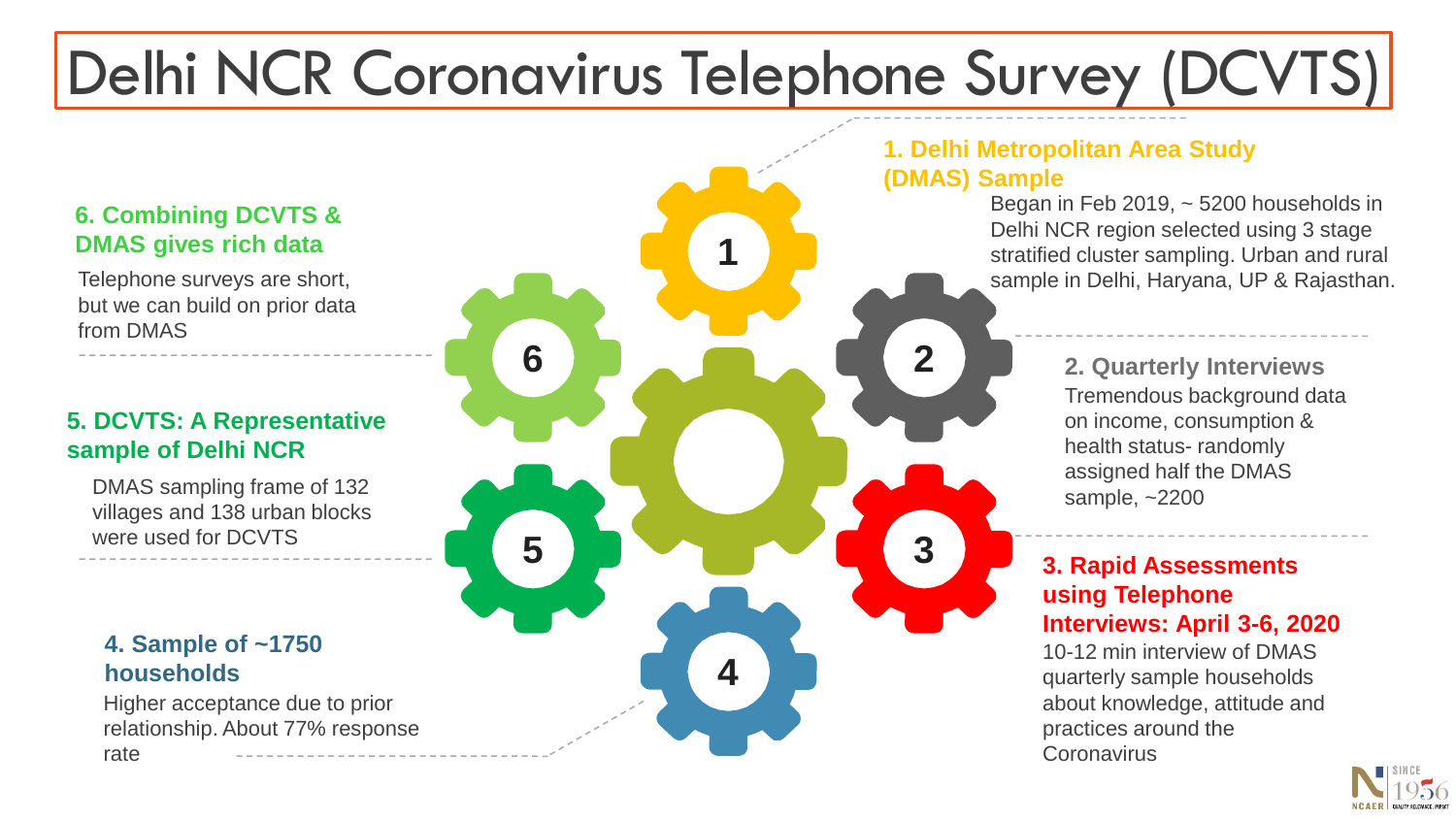## About 77% response rate, excellent for a phone

## survey

- Worldwide, respondents are less likely to participate in telephone surveys
- Those who cooperate tend to be more selective, so there could be a selection bias
- DCVTS was able to interview 77% of the DMAS sample of 2,274 households interviewed in November 2019-January 2020, a very good response rate for telephone surveys
	- Similar response rates across urban and rural areas
- High response rate may be due to:
	- Prior face-to-face contact with respondents
	- Respondents may have more time during the lockdown period
- The final sample is very similar to the original DMAS sample, suggesting low selection bias

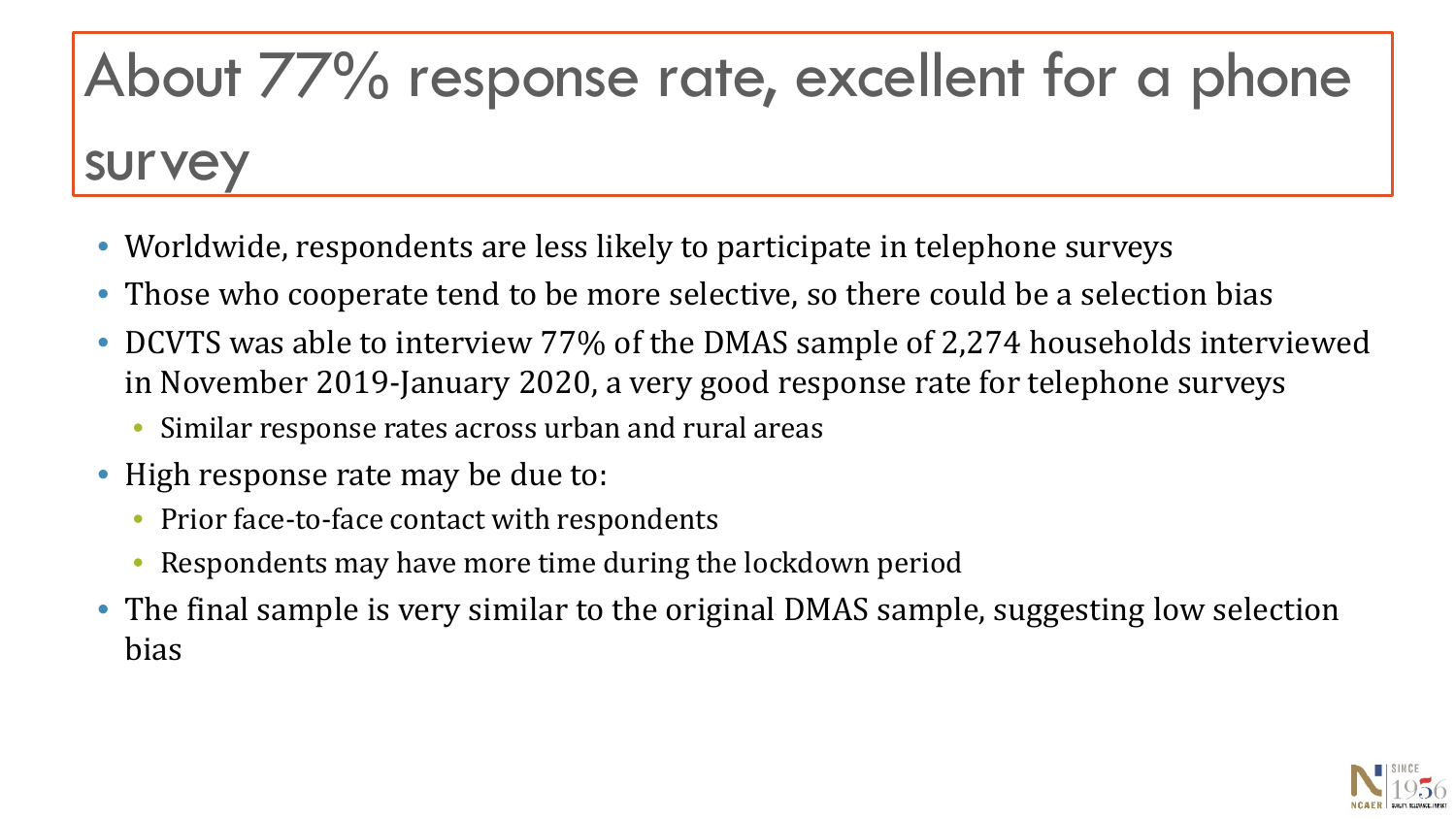## DCVTS sample very similar to DMAS parent sample

| <b>Sample characteristics</b>           | <b>DMAS</b> (face-to-<br>face survey) | <b>DCVTS (Telephone survey)</b> |
|-----------------------------------------|---------------------------------------|---------------------------------|
| <b>Rural Residence</b>                  | 52%                                   | 55%                             |
| Separate kitchen in the household       | 63%                                   | 63%                             |
| Toilet in the household                 | 87%                                   | 87%                             |
| Piped water indoors                     | 35%                                   | 34%                             |
| <b>Uses LPG Gas</b>                     | 90%                                   | 90%                             |
| Average No. of consumer durables owned  | 18.3                                  | 18.3                            |
| <b>Household Size</b>                   | 5.2                                   | 5.3                             |
| Household engages in farming            | 31%                                   | 34%                             |
| Household engages in casual labour      | 29%                                   | 29%                             |
| Household engages in salaried work      | 45%                                   | 45%                             |
| Household has a business                | 26%                                   | 25%                             |
| Any household member with college educ. | 30%                                   | 30%                             |
| Any household member above age 60       | 39%                                   | 40%                             |

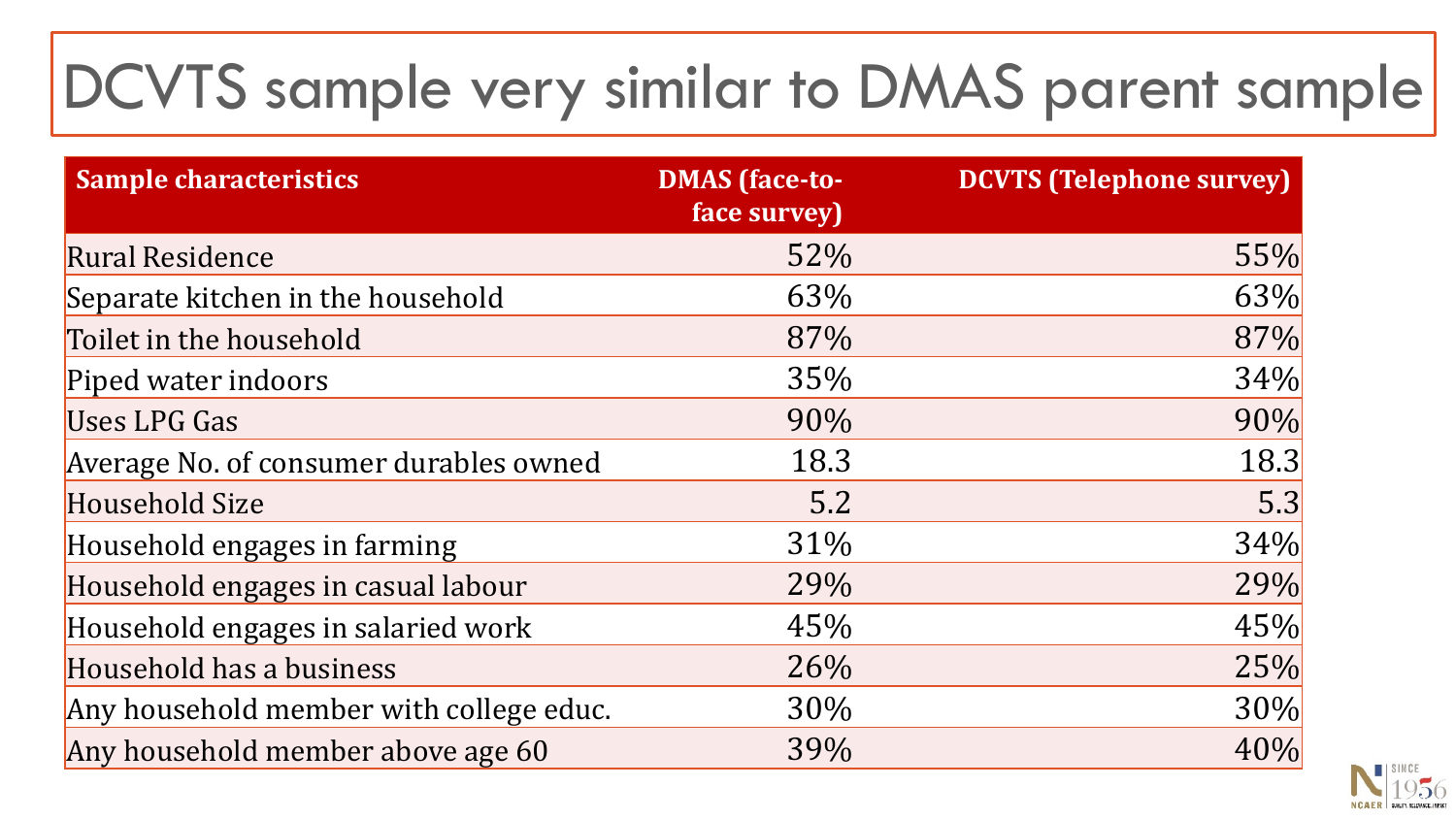### 1. Communications strategy seems to be working



#### But some refinement needed

Excellent success in communicating overall danger posed by Coronavirus and importance of social distancing.

Next step requires sharpening of key communicating symptoms and distinction between COVID-19 and other respiratory illnesses and to educate people on *when* to seek help.

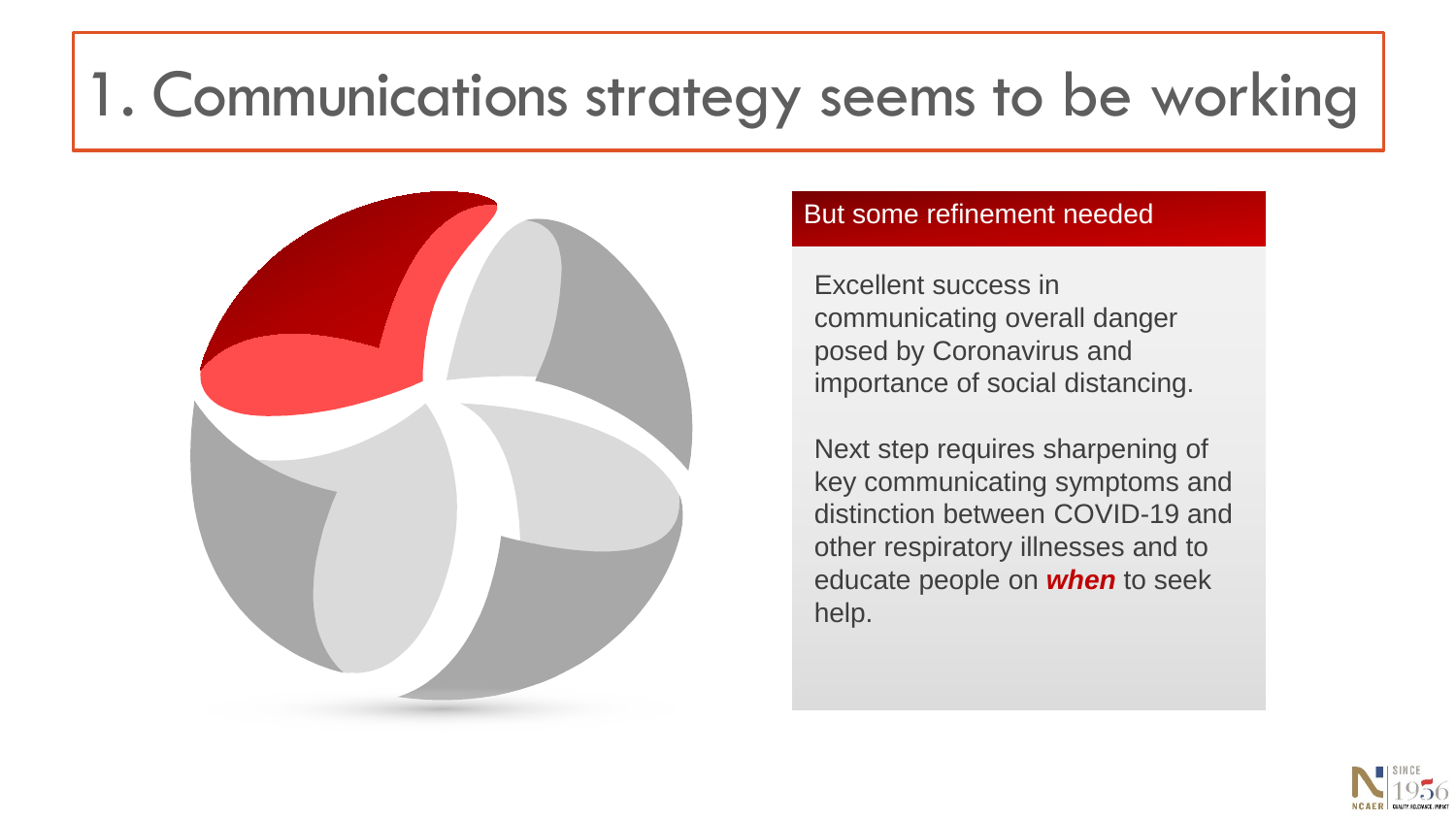# Knowledge of Coronavirus was universal and was considered highly dangerous

- Every single respondent had heard of Coronavirus. No probing was needed.
- It was universally considered highly dangerous
- There are few socio-economic or urban-rural differences in perceived danger of Coronavirus.



*Q: Taking everything into consideration, do you think the Coronavirus is very dangerous, moderately dangerous or not dangerous?* 

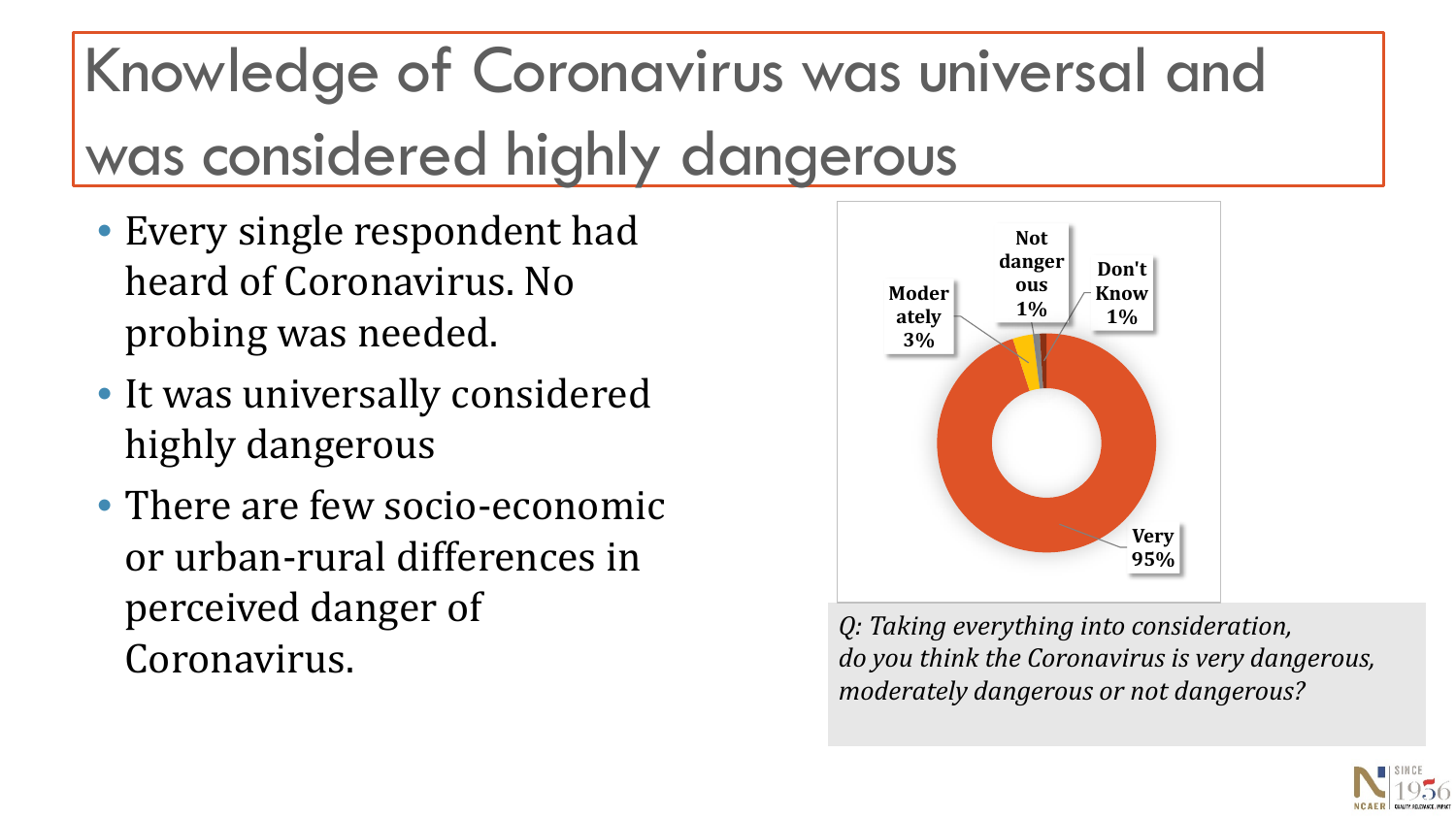#### Many respondents did not identify breathing difficulties as a symptom

- In last DMAS interview before the pandemic, nearly 11% of household roster members suffered from fever/cold/cough infection in a two week period.
- People's ability to distinguish COVID-19 from common cold or flu will not be easy in general, implying the critical need for more testing of symptomatic cases and cluster testing.



\*3 key symptoms include fever, cough and breathing difficulties

*Q: What are the symptoms of a Coronavirus infection? Interviewer instruction: Do not read out the responses. Check all that respondent mentions. If respondent mentions only one symptom, probe: are there any other symptom that you know of?*

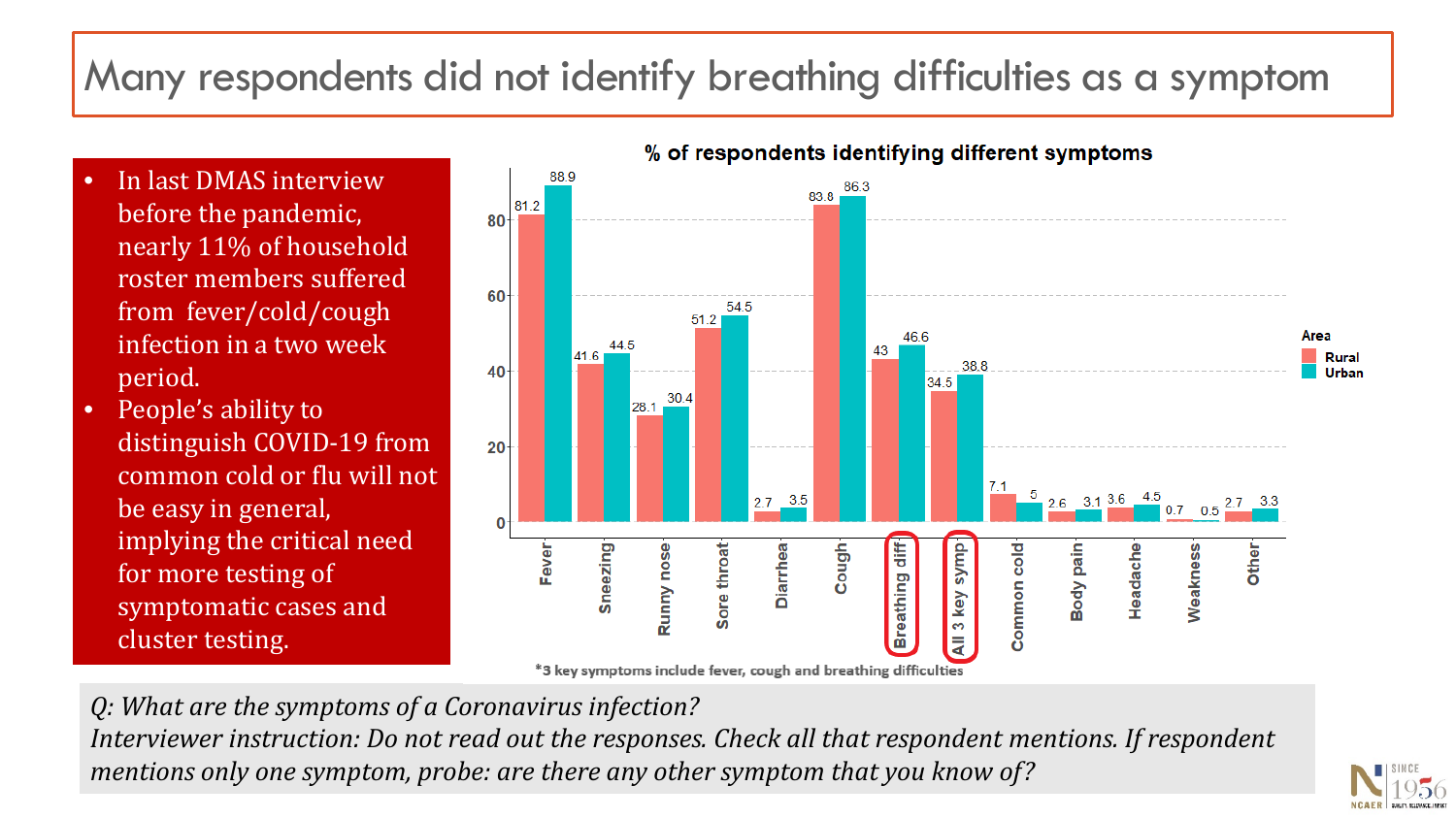#### Educated individuals better able to identify 3 key symptoms but other socioeconomic differences not large

- Basic communication about the danger of a Coronavirus infection working but much more attention needed to convey knowledge of key symptoms and when to seek medical help.
- Percent of respondents able to identify all three key symptoms of COVID-19, *fever, cough and breathing difficulties*, was only 36%.
- Except for education socioeconomic differences in knowledge not significant.

|                            |         | 95% Confidence interval |       |  |
|----------------------------|---------|-------------------------|-------|--|
|                            | Percent | Lower                   | Upper |  |
| Total                      | 36%     | 34%                     | 39%   |  |
| Residence                  |         |                         |       |  |
| Urban                      | 39%     | 35%                     | 42%   |  |
| Rural                      | 34%     | 31%                     | 38%   |  |
| Education                  |         |                         |       |  |
| Education < 12 class       | 33%     | 30%                     | 36%   |  |
| Education $\ge$ = 12 class | 43%     | 39%                     | 47%   |  |
| <b>Asset Quintile</b>      |         |                         |       |  |
| Poorest                    | 33%     | 29%                     | 38%   |  |
| 2nd Quintile               | 32%     | 27%                     | 38%   |  |
| Middle                     | 38%     | 33%                     | 42%   |  |
| 4th Quintile               | 40%     | 34%                     | 45%   |  |
| Richest                    | 42%     | 35%                     | 50%   |  |

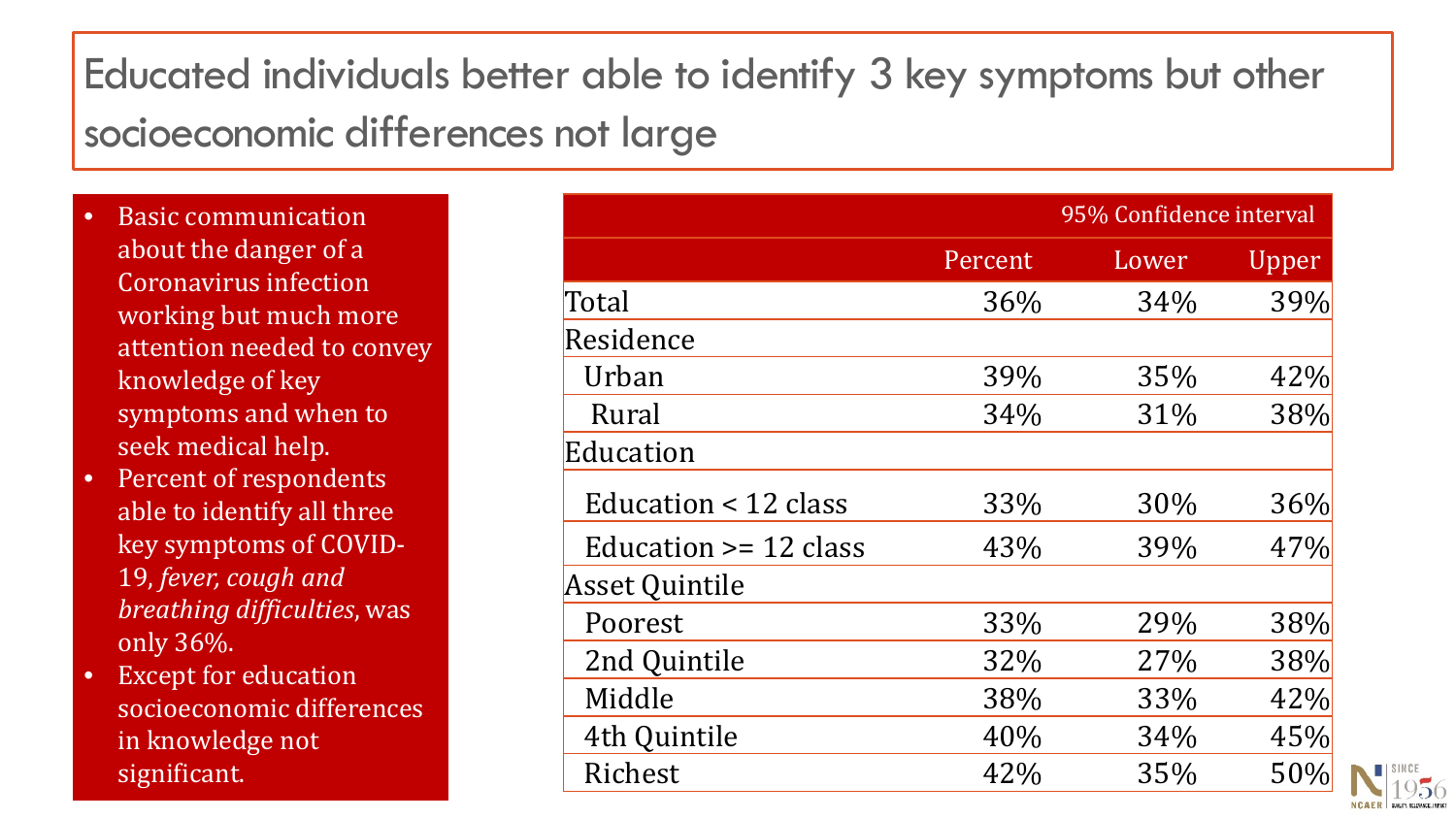### Message about social distancing largely understood

| <b>Preventive measure</b>                            | $\frac{0}{0}$ |
|------------------------------------------------------|---------------|
| Handwashing                                          | 87.5          |
| At least one social distancing                       | 85.9          |
| Using mask                                           | 70.6          |
| Avoiding contacts outside the household              | 63.2          |
| <b>Avoiding crowded places</b>                       | 46.5          |
| Observing lockdown                                   | 35.0          |
| Avoiding contact with infected person                | 26.7          |
| Covering with handkerchief when coughing or sneezing | 26.4          |
| Covering with hand when coughing or sneezing         | 18.8          |
| All three social distancing measures                 | 12.2          |
| Avoid touching nose, mouth, ear                      | 10.3          |
| Drinking hot water or tea                            | 5.7           |
| <b>Maintaining cleanliness</b>                       | 2.4           |
| Having medicine                                      | 1.8           |
| <b>Getting tested</b>                                | 1.2           |

- Respondents noted many preventive measures but 86% mentioned at least one *social distancing strategies*:
	- Avoiding contact with people outside the household
	- Avoiding crowded places
	- Observing lockdown
- 12% noted all 3, but this may be due to the way question was asked without prompting

*Q: How can you protect yourself from the Coronavirus? Tell me about the ways you can protect yourself. Interviewer instruction: Do not read out the responses. Check all that respondent mentions.* 

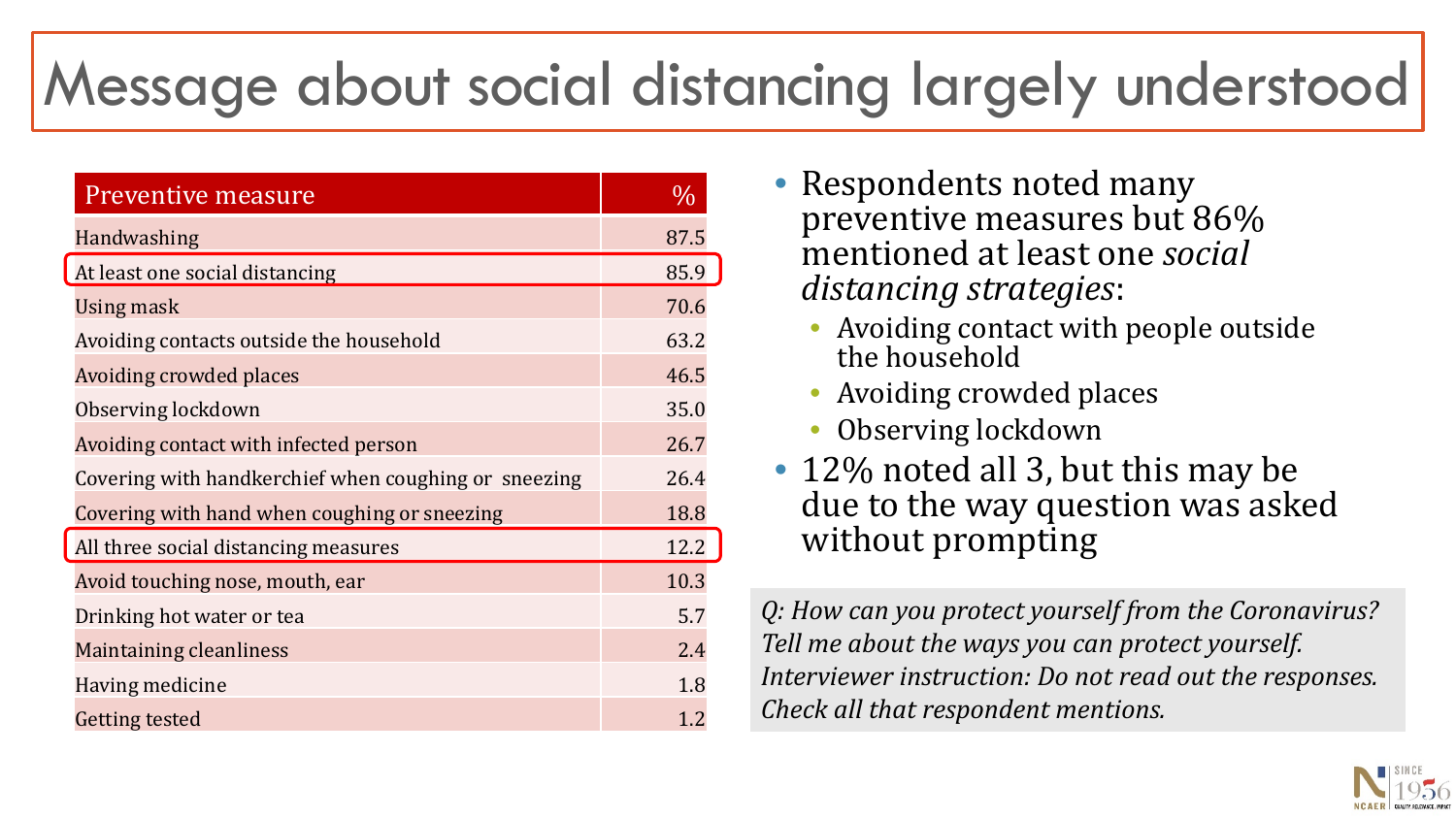### 2. Lockdown is accompanied by reduction in income



#### Effects greater for informal sector workers

A vast majority of DCVTS respondents (84%) noted income or wage reduction in last two weeks; it was least for farmers and salaried workers and most for casual workers.

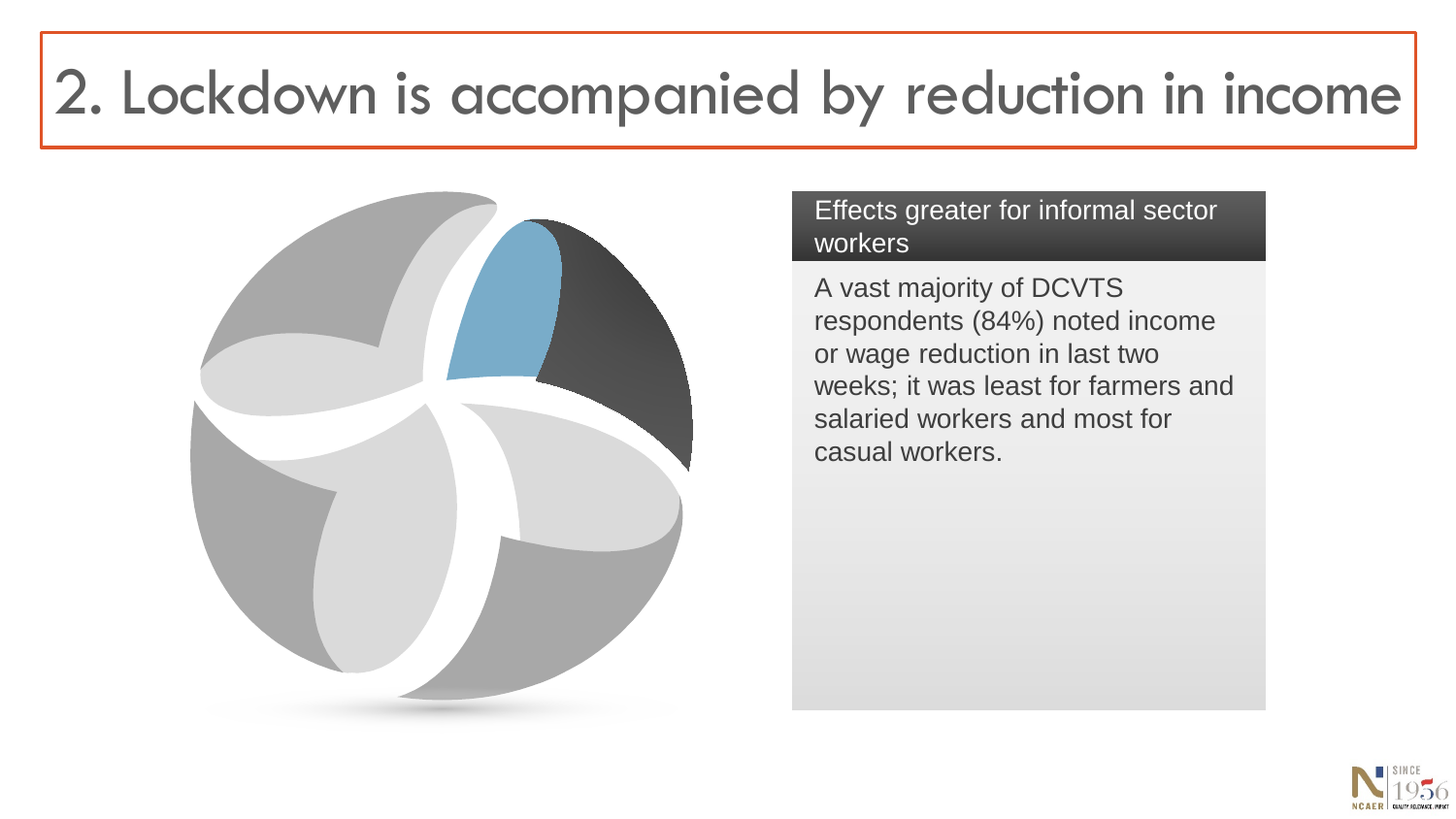## Coronavirus associated with substantial wage & income reduction

• Nearly half the respondents said Coronavirus outbreak had reduced their incomes very much

*Q: Did Coronavirus outbreak reduce the income or wages of your household in the last two weeks? Options: 1. Very much, 2. Somewhat, 3. Not at all* 



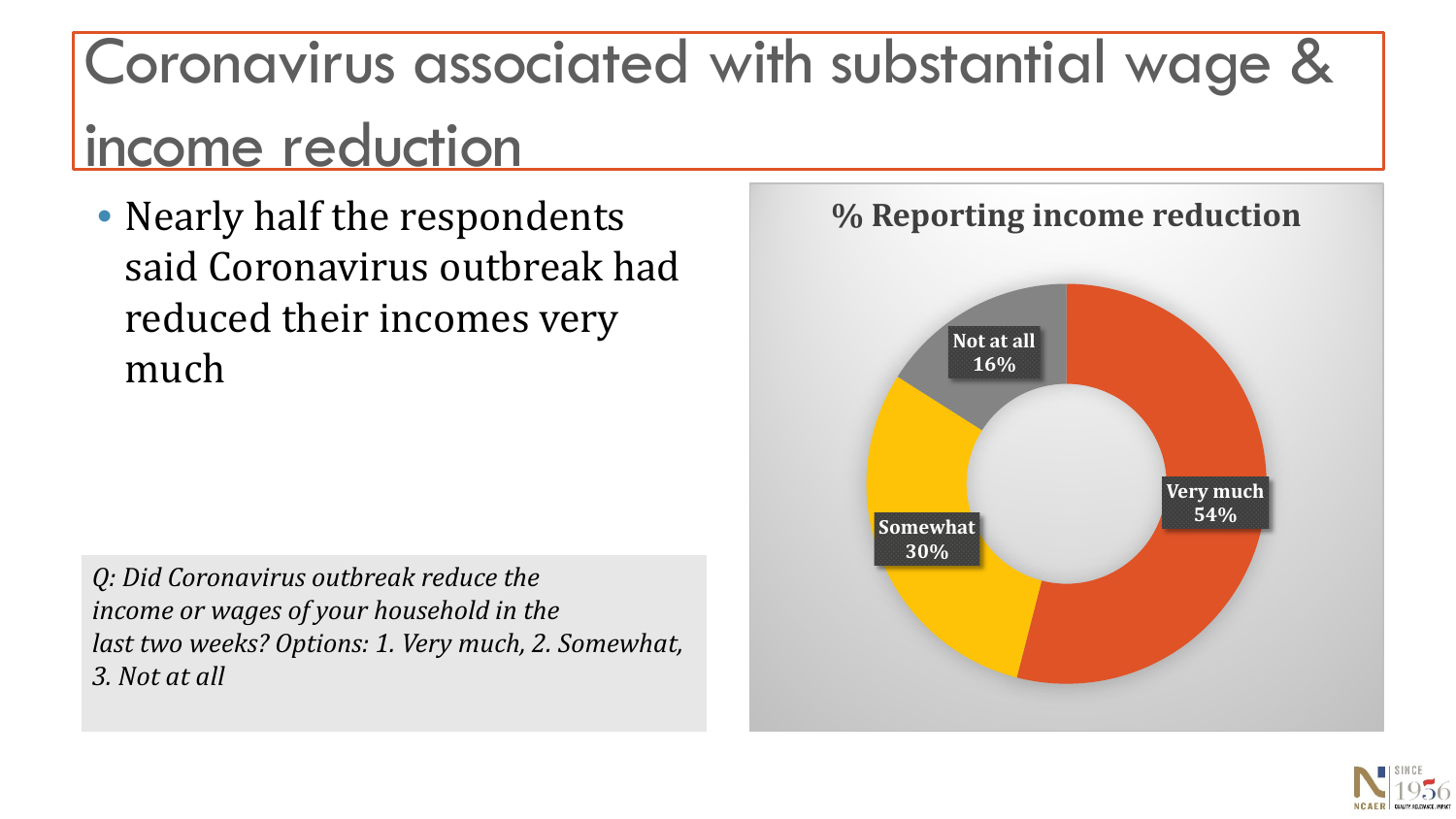Income reduction for most people but greater for informal workers and for poorest households

**Casual workers and businesses\* most affected by loss of income**

| <b>Extent of</b><br>income drop |    | much what all | Very Some Not at |
|---------------------------------|----|---------------|------------------|
| Total                           | 55 | 30            | 15               |
| Urban                           | 57 | 28            | 15               |
| Rural                           | 53 | 31            | 16               |
| Farmer                          | 42 | 38            | 20               |
| <b>Casual worker</b>            | 75 | 20            | 5                |
| <b>Business</b>                 | 65 | 25            | 10               |
| <b>Salaried worker</b>          | 47 | 31            | 22               |
| Other                           | 51 | 32            | 17               |

\* Chi-square association test comparing income drop across different occupation categories significant at 0.001 level

**Poorer households\* are affected more**

| <b>Extent of</b><br>income drop | <b>Very</b> | much Somewhat | Not at<br>all |
|---------------------------------|-------------|---------------|---------------|
| Poorest                         | 64          | 25            | 11            |
| 2nd Quintile                    | 58          | 30            | 12            |
| Middle                          | 54          | 33            | 13            |
| 4th Quintile                    | 49          | 28            | 22            |
| Richest                         | 42          | 32            | 26            |

\* Chi-square association test comparing income drop across different asset quintiles significant at 0.001 level

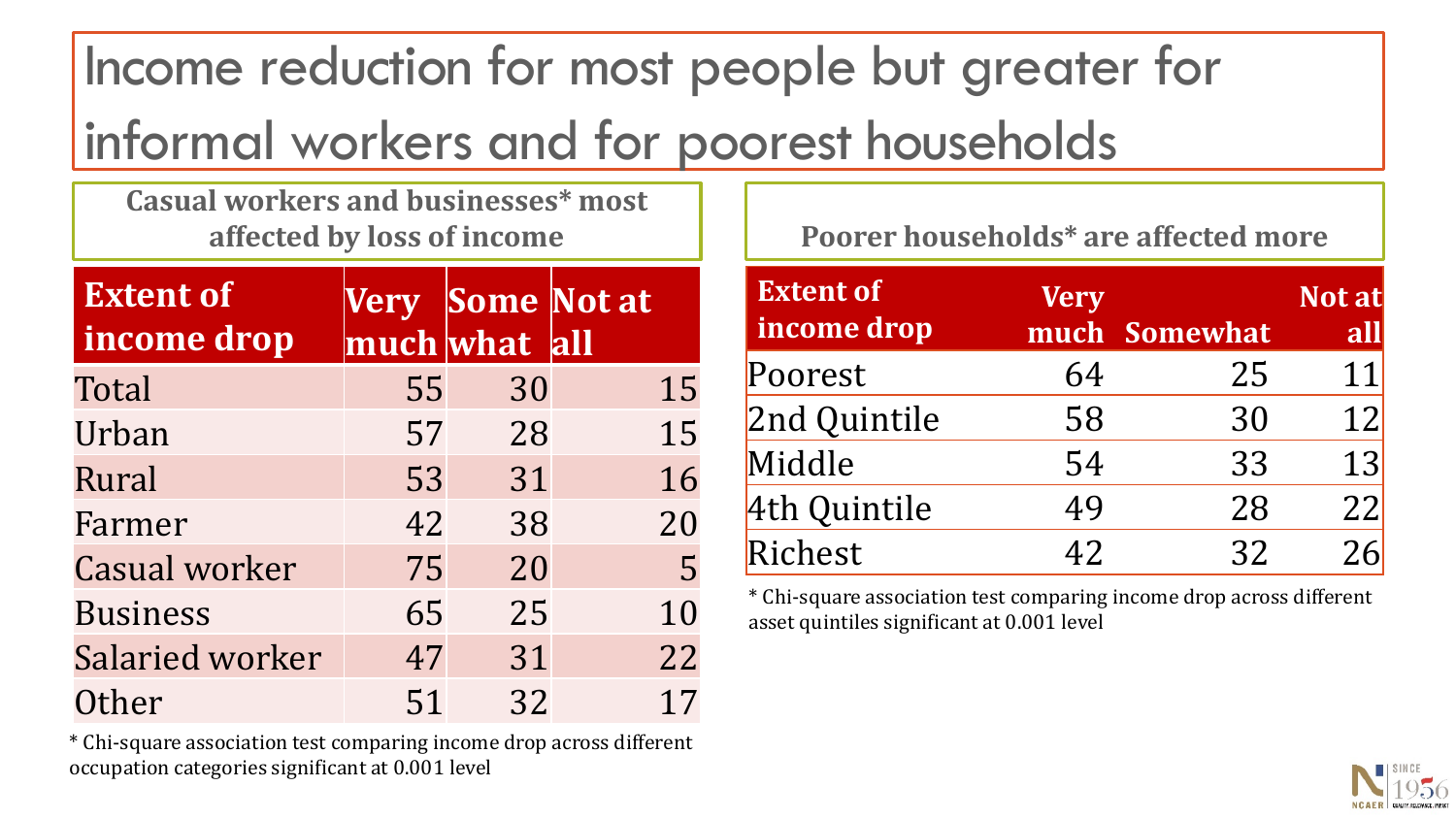### Migration not large in this sample but may be a function of the sample

• Only 3.4% respondents (3.7% in rural and 3% in urban area) reported migration in their household in response to the Coronavirus.

*Q: In the last two weeks, have you or any members of your household, had to move from one place to another due to the situation arising from the Coronavirus outbreak?* 

- A vast majority of households did not report any migration in the last two weeks
- 3.4% of Delhi NCR region is still a very large number

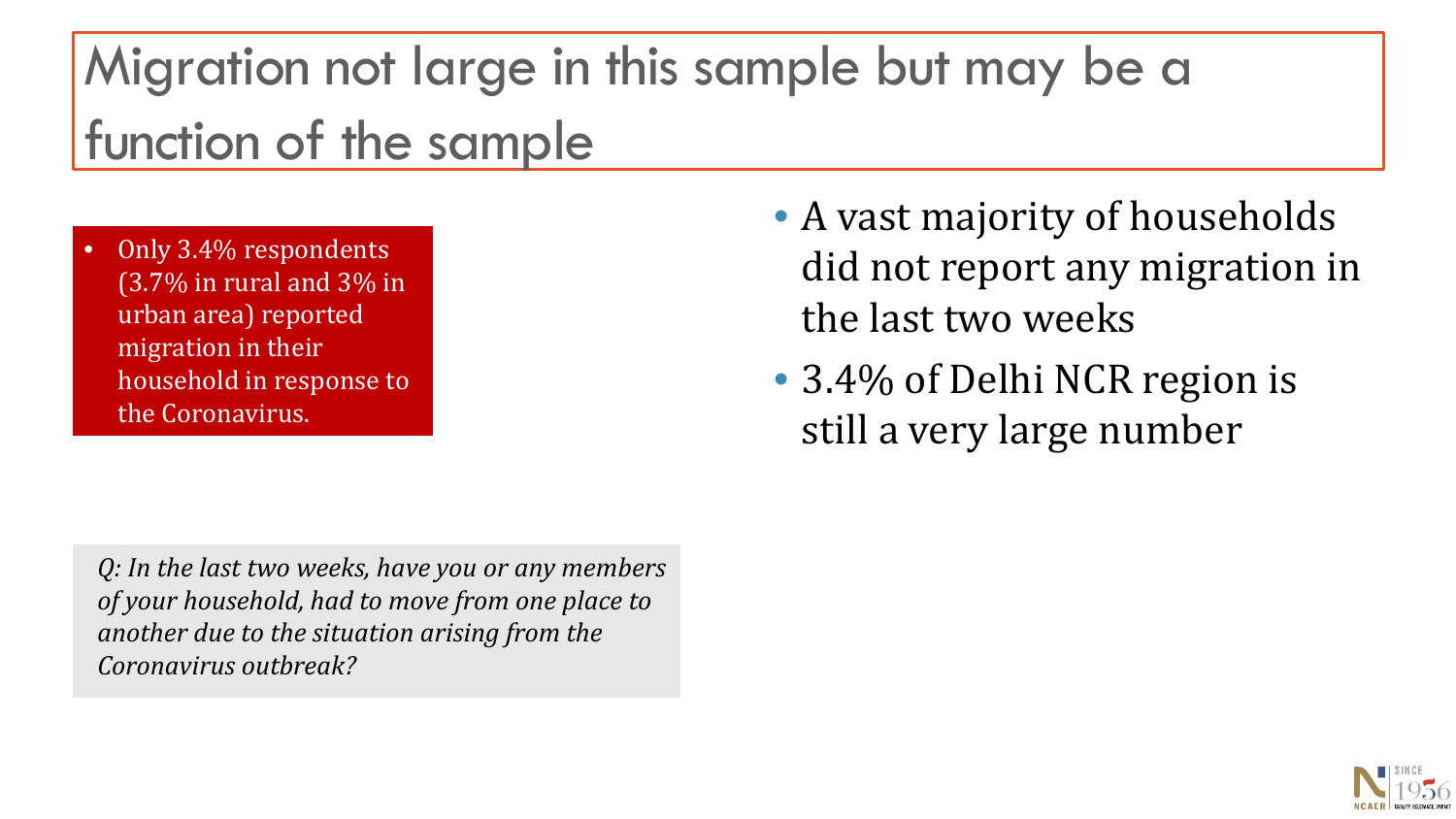# 3. Supply shortages reported by nearly a third of all households



Some households reported inability to obtain essential items

Shortages in supply of food, cooking fuel or medicine affected about 29% households.

This may get worse over time.

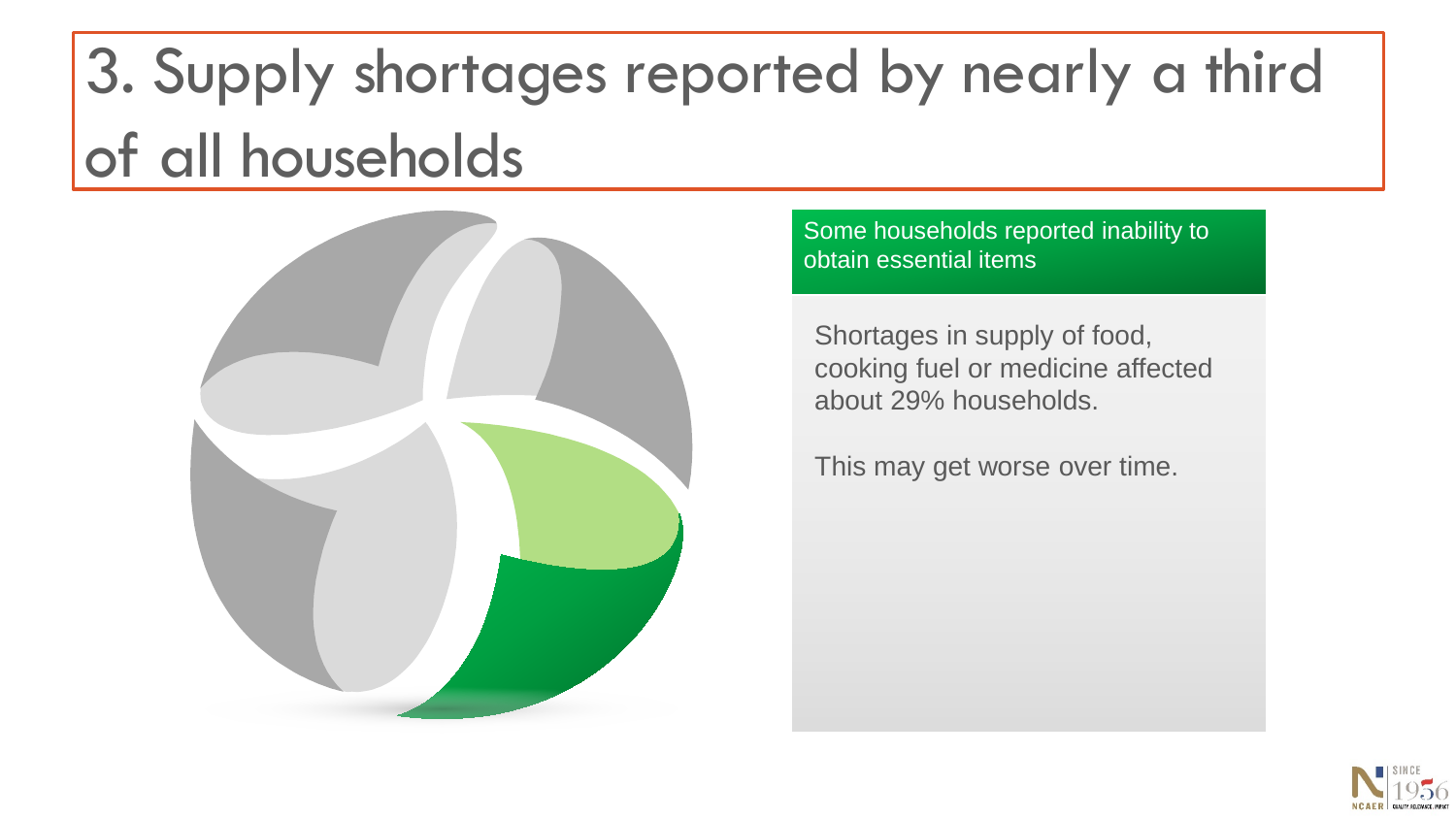#### Shortages experienced most in certain segments of the society

• Supply shortages were most common in rural areas and among the poorest and less educated households.

*Q: Anytime in the last two weeks, did your household experience any shortages of food items, cooking fuel or medicines?*

|                           |         | 95% Confidence interval |       |  |
|---------------------------|---------|-------------------------|-------|--|
|                           | Percent | Lower                   | Upper |  |
| Total                     | 29%     | 27%                     | 31%   |  |
| Residence*                |         |                         |       |  |
| Urban                     | 25%     | 22%                     | 28%   |  |
| Rural                     | 33%     | 30%                     | 36%   |  |
| Education*                |         |                         |       |  |
| Education < 12 class      | 31%     | 29%                     | 34%   |  |
| Education $\geq$ 12 class | 26%     | 22%                     | 29%   |  |
| Asset Quintile*           |         |                         |       |  |
| Poorest                   | 40%     | 35%                     | 45%   |  |
| 2nd Quintile              | 31%     | 26%                     | 36%   |  |
| Middle                    | 29%     | 25%                     | 33%   |  |
| 4th Quintile              | 22%     | 18%                     | 27%   |  |
| Richest                   | 15%     | 10%                     | 21%   |  |

\* Chi-square association test comparing experience of shortage across different Socio-demographic and economic variables significant at 0.001 level

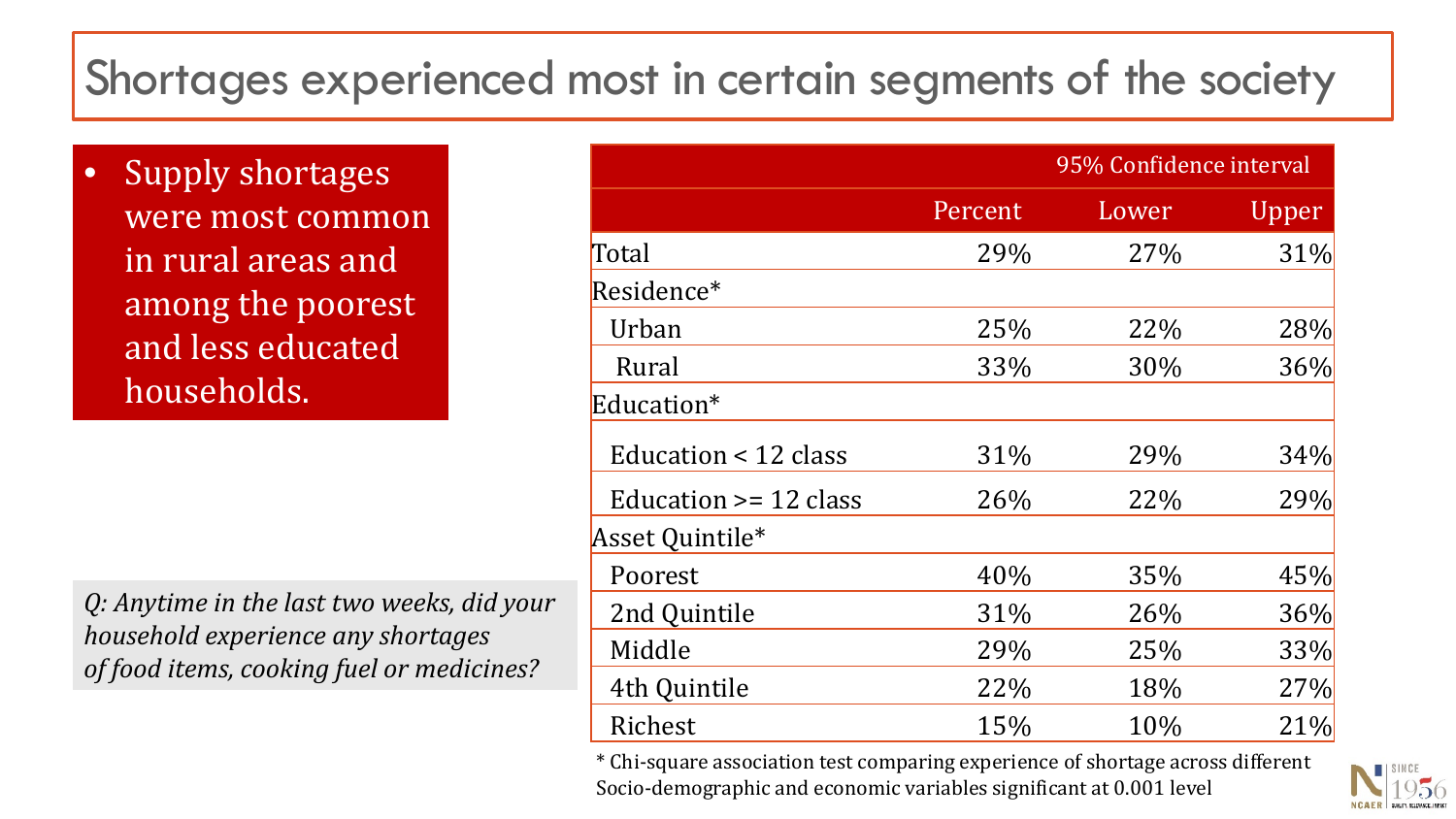### Shortages seem to affect a third of the households

- Shortages in supply of food, cooking fuel or medicine affected about 29.3% households
- There were significant rural (32.6%) and urban (25.3%) differences in experiencing supply shortages
- Due to the lockdown, households experienced supply shortages mostly in accessing vegetables and fruits, followed by cereals

*Q: In the last two weeks, which were the items that you wanted to buy but could not buy because of short supply?* 

| Shortages in                   | % of households<br>experienced supply<br>shortages |
|--------------------------------|----------------------------------------------------|
| <b>Vegetables &amp; Fruits</b> | 21                                                 |
| Grains                         | 14                                                 |
| Medicine                       |                                                    |
| <b>Cooking Fuel</b>            | 8                                                  |
| Milk                           |                                                    |
| Eggs, Meat & Fish              | $\overline{2}$                                     |
| Other                          |                                                    |

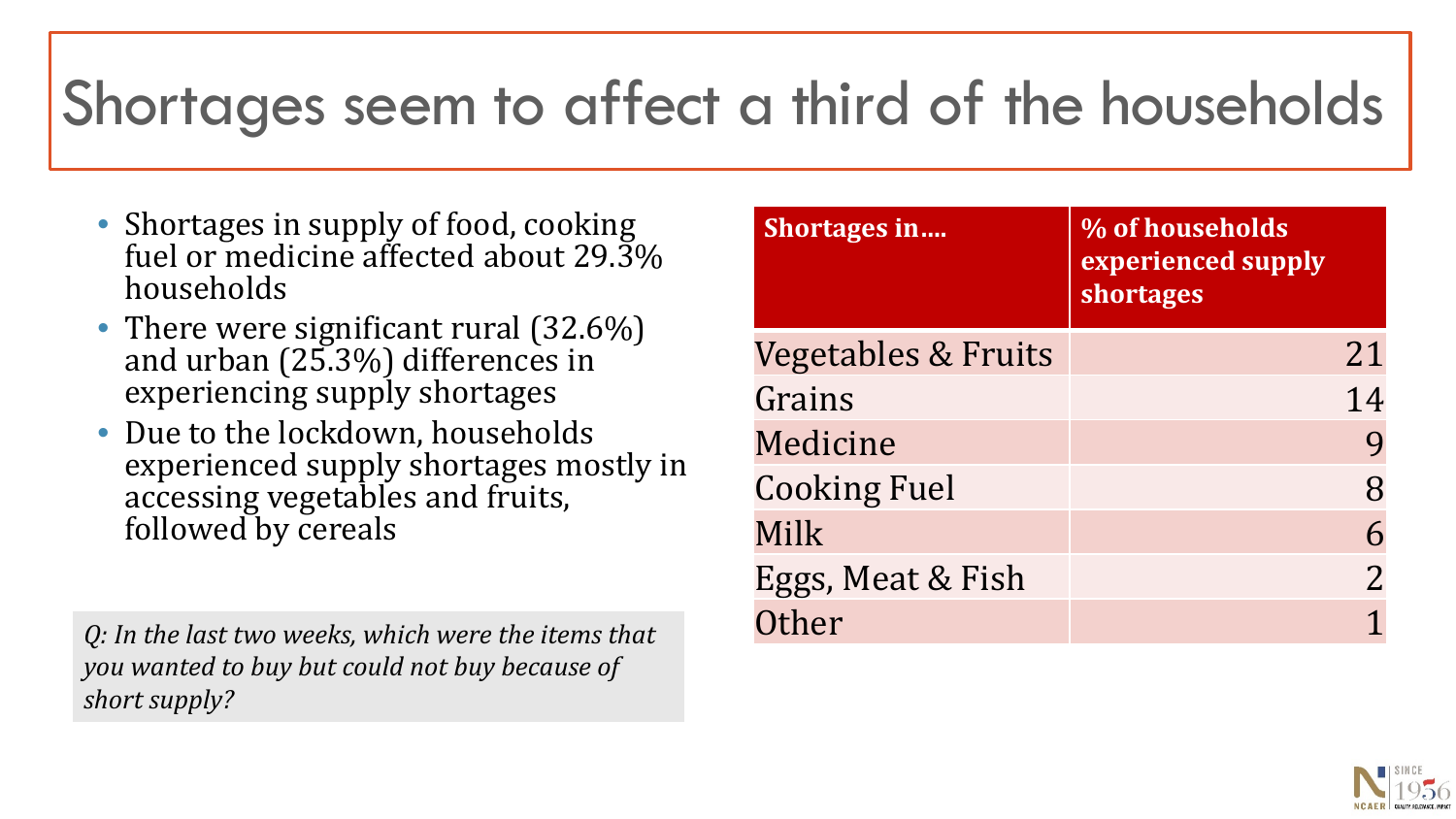### 4. Continued Support for a Lockdown



#### Notably…

In spite of difficulties, respondents were supportive of continuing the lockdown for an additional 2 weeks if necessary

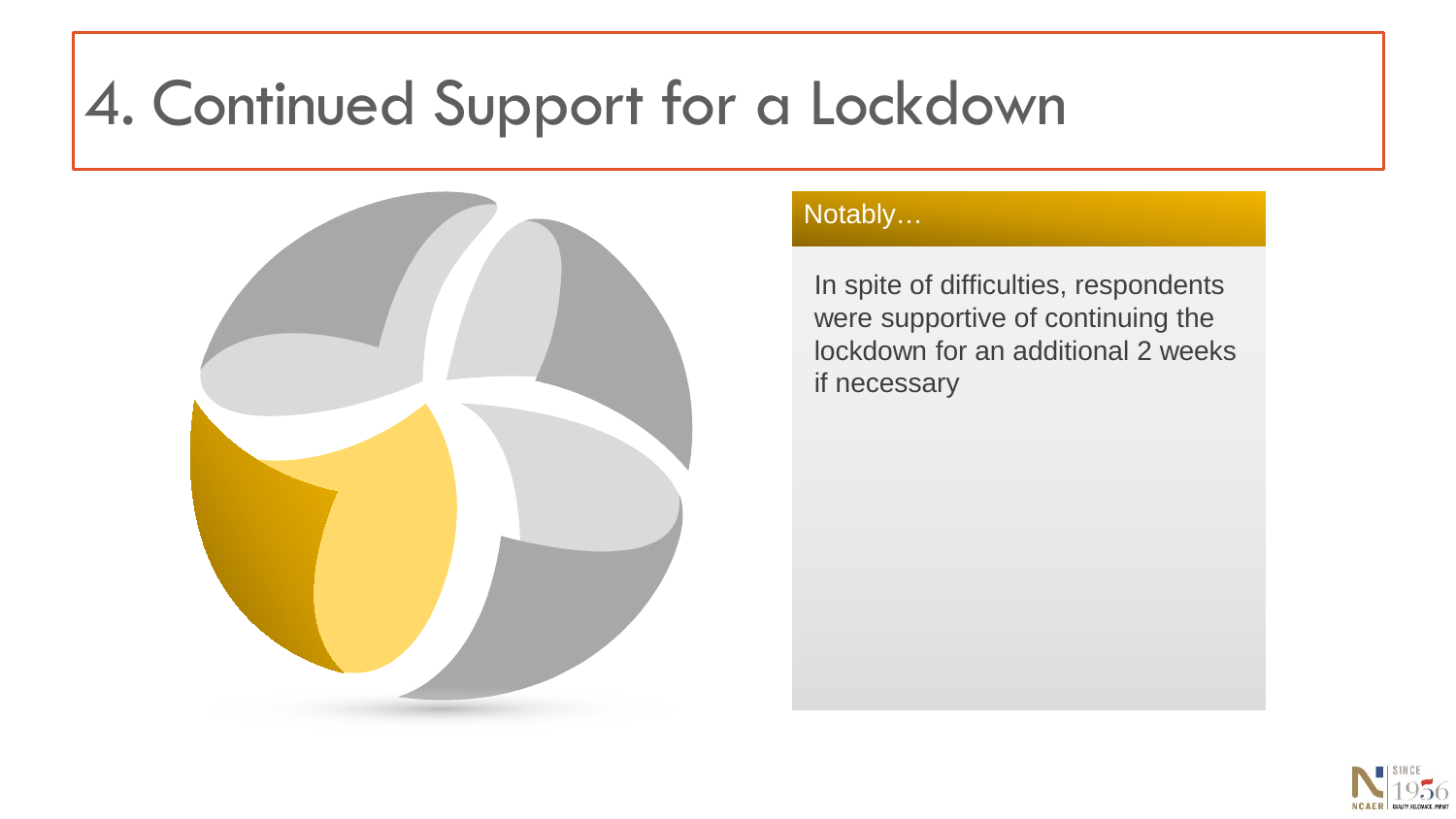Although almost everyone understood the gravity of Coronavirus infection, few expect to get infected themselves

• As of April 3-6, 2020, almost two-thirds of the respondents saw no chance of getting infected themselves or their families getting infected

*Q: According to you, what is the chance that you and your household members will get infected with the Coronavirus?* 



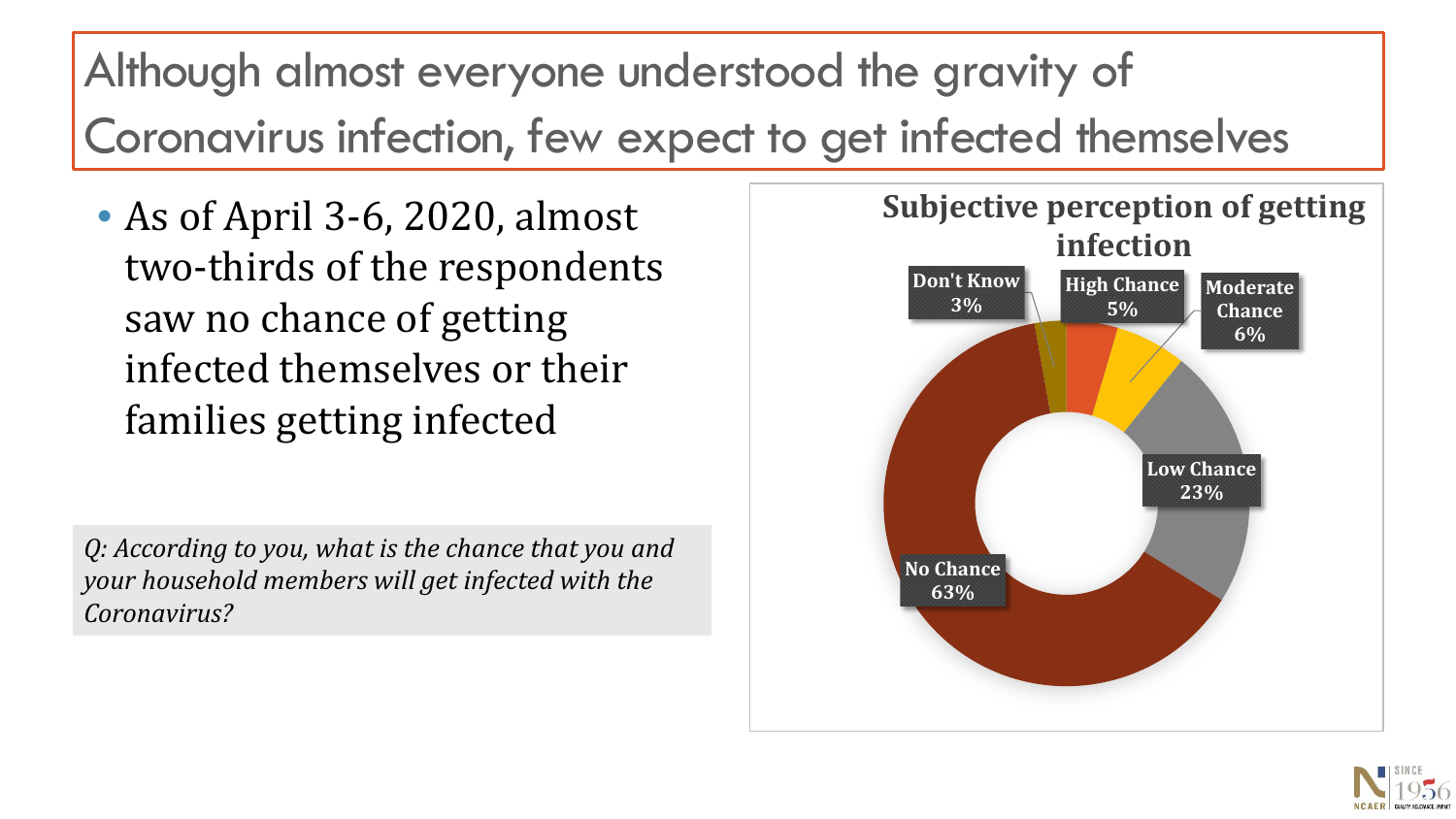## Social distancing not easy for Indian households

*Q: Please think about the people you were in contact with yesterday from when you woke up in the morning till when you slept. A contact is defined as:* 

- *a two-way conversation in the physical presence of another person or*
- *a physical presence of another person within 6 feet or*
- *direct physical contact (for example hand holding, sharing a motorcycle or bicycle ride, or holding a baby).*

*A. How many people did you come contact with yesterday within your house? This includes people currently residing in your house and people who might have come to your house yesterday such as neighbours, relatives, milkman, servants, etc..*

*B. Besides the members residing in your house, how many people did you come contact with yesterday outside your house?* 

- Although most people understood and tried to follow social distancing, it was not easy
- Contacts on the day before the survey were divided into contacts inside the house (including household members) and those outside the house
- Median number of visitors *inside the house* is 0
- Median number of contacts *outside the house* is 0
- A minority of individuals (99 out of 1756 respondents) had *10 or more contacts outside the house*, possibly includes people in occupations like shopkeeper or social worker that did not allow them to distance themselves
- Because of the lockdown, about **36%** respondents answered that the members of their household *curtailed visiting health facilities when there was a need* related to medical condition other than Coronavirus infection

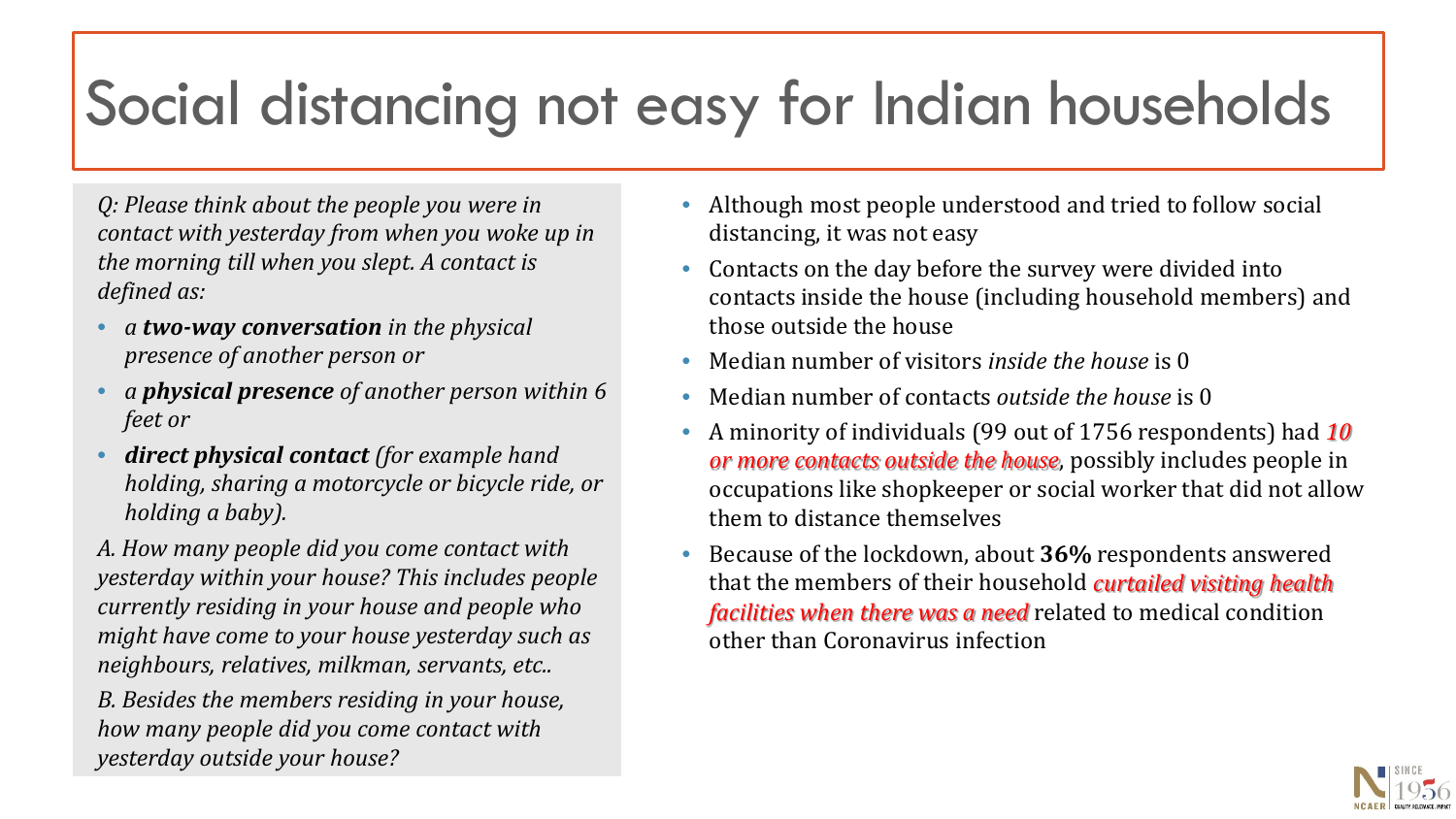Although over 50% of respondents refrained from coming in contact with anyone outside their home, this distancing was not perfect

#### Distribution of the number of contacts made by respondents the day before they were surveyed



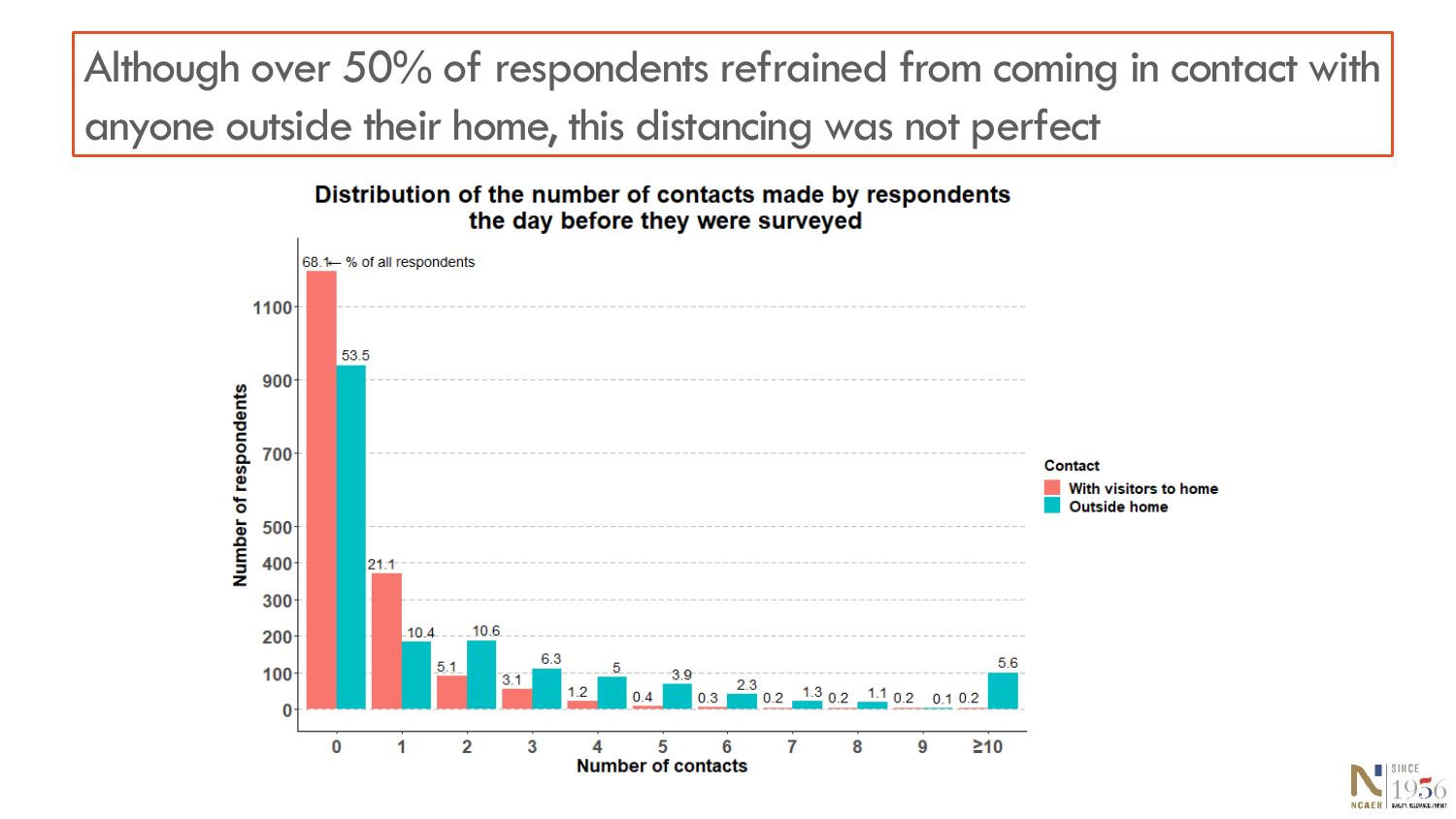# Respondents strongly supported the idea of extending the lockdown period if needed

**Strongly support 64% Support 24% Neutral 4% Oppose 3% Strongly oppose 0% Depends 5%** weeks post April 14

Support for extending lockdown by 2

*Q: In order to limit the spread of the Coronavirus, if the lockdown phase is extended for another two weeks after 14th April, would you support that or oppose that?*

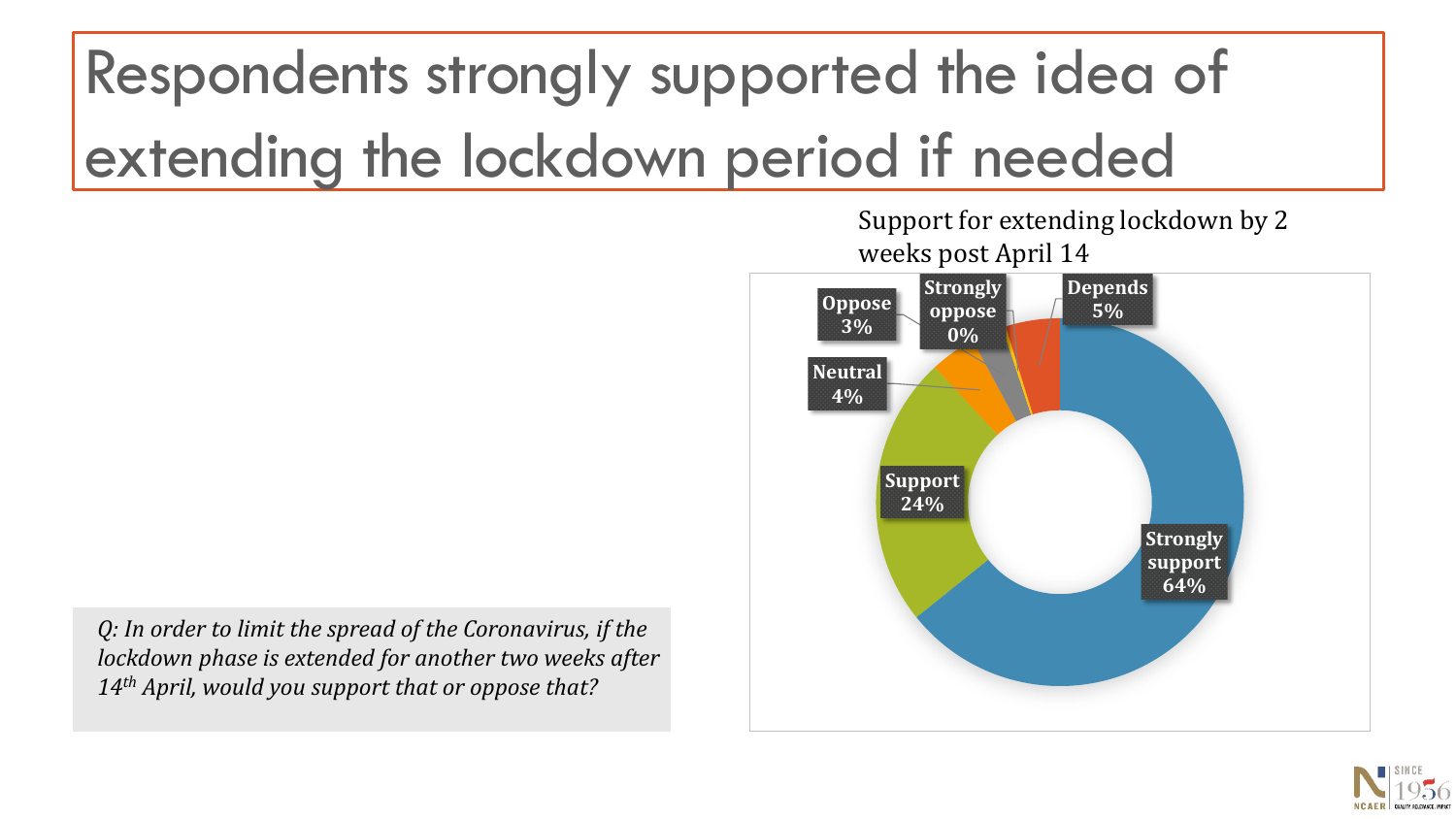Ongoing plans to study short- and longer-term pandemic impact

**DCVTS**

• We plan to repeat this survey every 3 weeks with a different sample from the Delhi NCR region

**DMAS**

- When feasible to restart field operations and face-to-face longer interviews, we hope to look at:
	- Impact of Coronavirus on health outcomes and expenditures
	- Impact of lockdown on financial status of households
- With before and after data, we will be uniquely placed to evaluate changes in lifestyles of DMAS sample households due to the pandemic

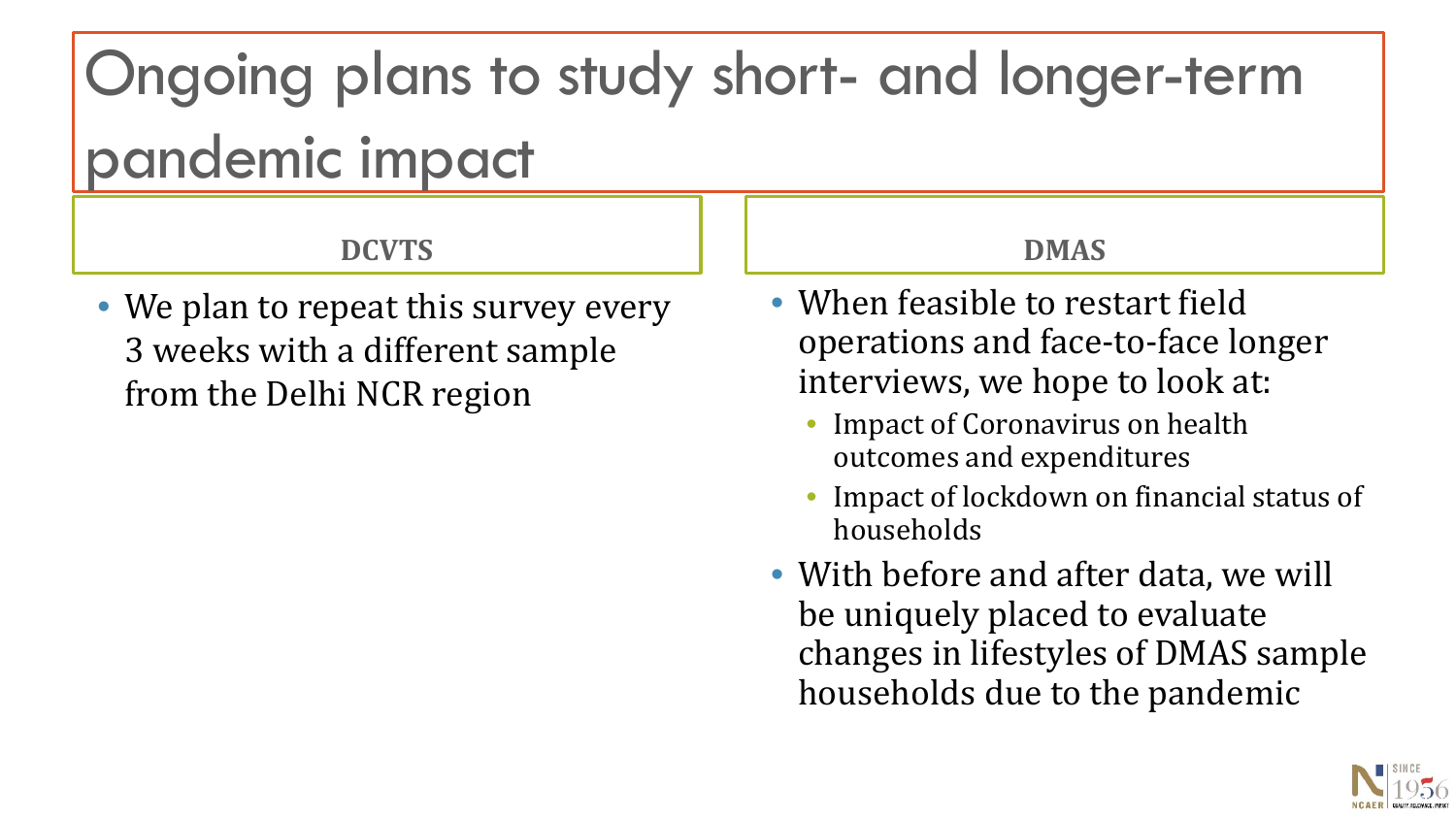### About NCAER and NCAER NDIC

#### **NCAER**

Established in 1956, NCAER is India's oldest and largest independent, non-profit, economic policy research institute. NCAER's work cuts across many sectors, including growth, macro, trade, infrastructure, logistics, labour, urban, agriculture and rural development, human development, poverty, and consumers. The focus of NCAER's work is on generating and analysing empirical evidence to support and inform policy choices. It is also one of a handful of think tanks globally that combine rigorous analysis and policy outreach with deep data collection capabilities, especially for household surveys.

More on NCAER is available on

www.ncaer.org

#### **NCAER National Data Innovation Centre**

The NCAER National Data Innovation Centre was set up in December 2017 to promote innovation and excellence in data collection and build research capacity to strengthen the data ecosystem in India. The NDIC is envisaged as a hub for providing expertise to policymakers, government statistical agencies and private data collection agencies. NDIC is pursuing three primary goals: [1] To pilot innovative data collection methods and mainstream successful pilots into larger data collection efforts; [2] To impart formal and informal training to a new generation of data scientists; and [3] To serve as a resource for data stakeholders, including Government data agencies and ministries.

NDIC is experimenting with survey instruments and modes of data collection to address shortcomings in existing approaches. The DCVTS is an example of our rapidly building a quick response telephone survey on top of our existing Delhi Metropolitan Area Study, which is a panel study.